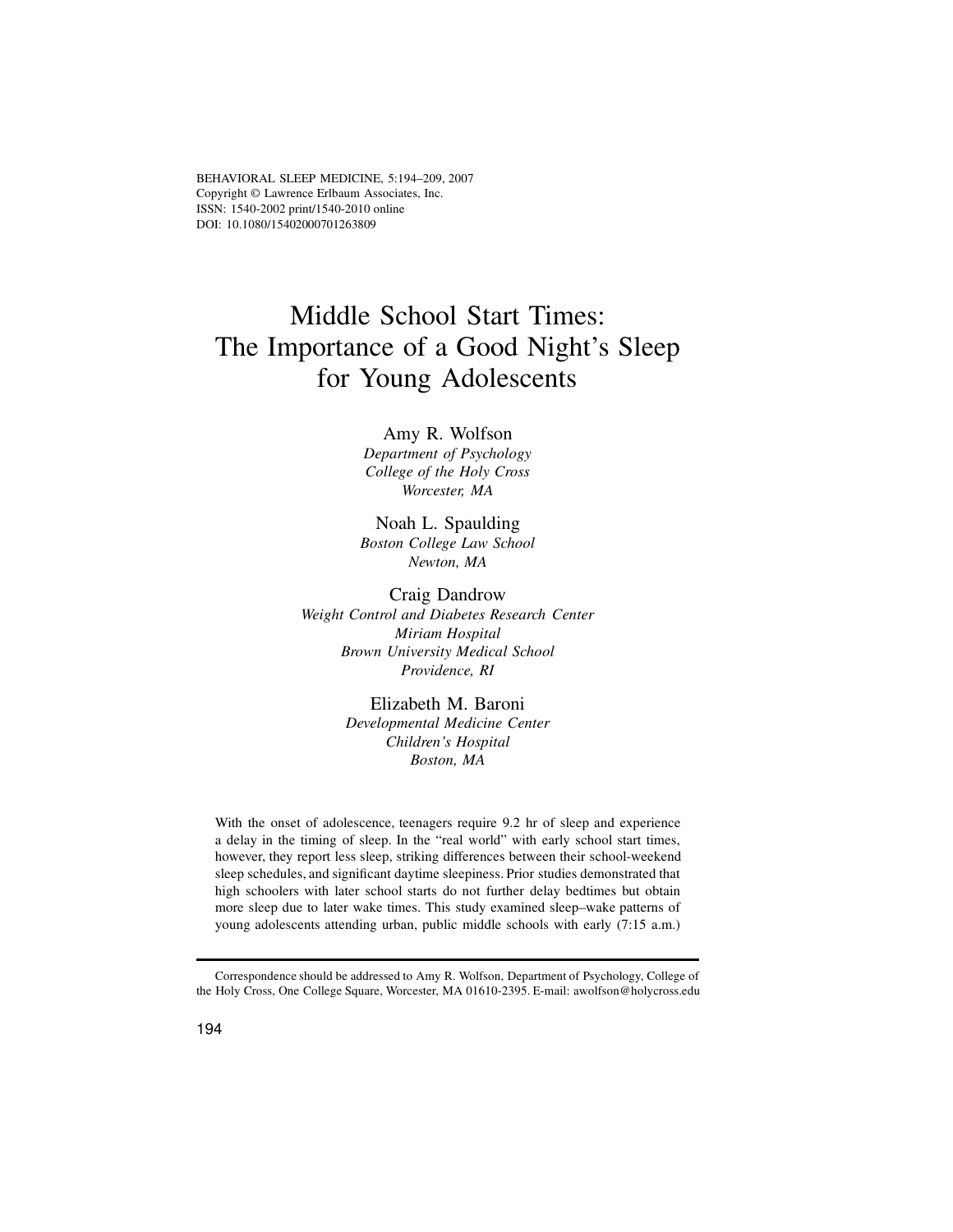versus late (8:37 a.m.) start times. Students ( $N = 205$ ) were assessed at 2 time periods. Students at the late-starting school reported waking up over 1 hr later on school mornings and obtaining 50 min more sleep each night, less sleepiness, and fewer tardies than students at the early school. All students reported similar school-night bedtimes, sleep hygiene practices, and weekend sleep schedules.

It is no surprise that adolescents often push aside their need for sleep to accommodate a vast array of social, academic, and extracurricular demands (Carskadon & Acebo, 2002; Dahl & Lewin, 2002; Wolfson, Acebo, Fallone, & Carskadon, 2003). Yet their ability to function throughout the school day is greatly impacted by the quantity, regularity, and quality of their sleep. Studies conducted in a variety of different countries with different youth cultures have consistently shown similar adolescent sleep needs and illustrated that adolescents experience a biological delay in the timing of sleep onset and awakening that is associated with pubertal status and not chronological age (Carskadon & Acebo, 2002; Carskadon, Vieira, & Acebo, 1993; Carskadon, Wolfson, Acebo, Tzischinsky, & Seifer, 1998; Gau & Soong, 1995; Iglowstein, Jenni, Molinari, & Largo, 2003; Jenni & Carskadon, 2004; Knutson, 2005; Thorleifsdottir, Bjornsson, Benediktsdottir, Gislason, & Kristbjarnarson, 2002). In the face of these sleep needs and schedules, "real-world" survey studies reveal that as early as 6th grade, adolescents report strikingly different sleep–wake patterns than do younger children. Young adolescents regularly obtain an inadequate amount of sleep, have irregular school–weekend night sleep schedules, experience increased daytime sleepiness, and have more unplanned daytime naps (Fredriksen, Rhoades, Reddy, & Way, 2004; Sadeh, Gruber, & Raviv, 2000; Wolfson, Acebo, et al., 2003; Wolfson & Carskadon, 1998; Wolfson, Carskadon, et al., 2003).

Environmental constraints such as school start times, extracurricular activities, and employment (paid or volunteer) can be detrimental to adolescents' sleep schedules and requirements (Carskadon et al., 1980; Carskadon et al., 1998; Wolfson, 2002; Wolfson & Carskadon, 1998). Adolescents tend to stay up increasingly later at night as they progress through middle school and high school, while simultaneously having to wake up even earlier for school and, as a result, get increasingly less sleep over the course of adolescence (Carskadon, 1990; Wolfson, Acebo, et al., 2003; Wolfson & Carskadon, 1998; Wolfson & Carskadon, 2005; Wolfson, Carskadon, et al., 2003). This means that adolescents obtain an inadequate amount of sleep on school nights and sleep more on weekends to catch up on lost sleep (Szymczak, Jasinska, Pawlak, & Swierzykowska, 1993; Wolfson & Carskadon, 1998). The result of this sleep debt is that a number of adolescents are frequently absent or late for school, sleepy and moody during school hours, inattentive during class time, and more likely to do poorly in school (Carskadon, 1990; Wahlstrom, 2002; Wolfson & Carskadon, 1998; Wolfson & Carskadon, 2003).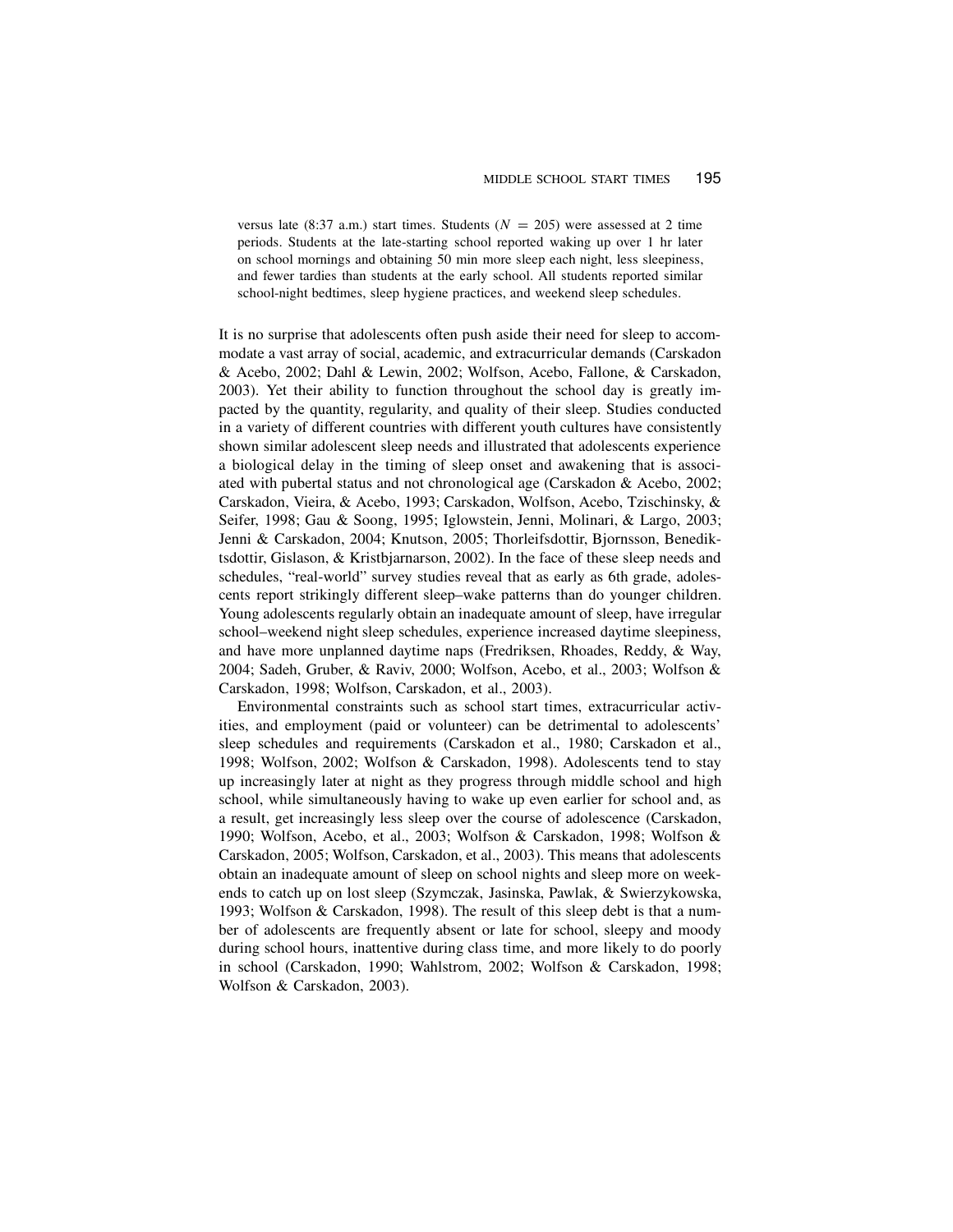Undoubtedly, the biological delay in sleep onset and the social pressures of the teen years—staying up late to watch TV, chat on the phone with friends, socialize online (e.g., instant messenger), or do homework—when combined with the need to arise early in the morning for school, easily creates a situation in which the teenager chronically obtains inadequate sleep. Historically, schools have started early in the morning throughout the United States as well as elsewhere (Carskadon & Acebo, 1997; Wolfson & Carskadon, 2005). Wolfson and Carskadon (2005) found that overall average school start and end times did not change across the 15 years span from 1986–1987 to 2001–2002 ( $M = 7:55$  a.m.); however, earlier starting schools reported increasingly earlier starting times over this period, whereas later starting schools reported increasingly delayed bell schedules (Wolfson & Carskadon, 2005). Many U.S. school districts use a schedule that consists of high schools beginning first, followed by middle schools, and then elementary schools with one or two starting times (Nudel, 1993). According to this traditional schedule, the students that fall asleep the latest at night are being forced to wake the earliest.

Carskadon et al. (1998) evaluated the impact of a 65-min advance of school start time across the transition from Grade 9 (8:25 a.m.) to Grade 10 (7:20 a.m.). Sleep records demonstrated that just over 60% of the 9th graders and fewer than one half the 10th graders obtained an average of 7 hr or more of sleep on school nights, and they awakened significantly earlier on school mornings in 10th than in 9th grade. In 10th grade, students also displayed atypical sleep patterns on the Multiple Sleep Latency Test (MSLT). For example, they fell asleep faster in 10th versus 9th grade, and about one half of the 10th-grade participants experienced at least one rapid eye movement sleep episode on the MSLT. These young adolescents' inadequate sleep resulted in a level of daytime sleepiness that is usually seen in patients with narcolepsy (Guilleminault & Anagnos, 2000). Similarly, survey results consistently indicate that high school students who start school at 7:15 a.m. or earlier obtain less total sleep on school nights due to earlier wake times in comparison to students at later starting schools (Allen, 1992; Wolfson & Carskadon, 1998; Carskadon et al., 1998; Epstein, Chillag, & Lavie, 1998; Wahlstrom, 2002). Imposition of early school start times for adolescents requires teenagers to have bedtimes that are impractical or infeasible. The results are insufficient time for sleeping and the ensuing consequences such as diminished academic performance (Wolfson & Carskadon, 2003). Due to this persistent sleep loss and a delay in circadian phase, students perform better later in the day than in the early morning (Hansen, Janssen, Schiff, Zee, & Dubocovich, 2005).

An increasing number of studies have demonstrated that later school start times are associated with later wake times, increased total sleep, as well as improved academic performance (Allen, 1992; Epstein, Chillag, & Lavie, 1995, 1998; Wahlstrom, 2002). Wahlstrom's study evaluated 18,000 Minneapolis high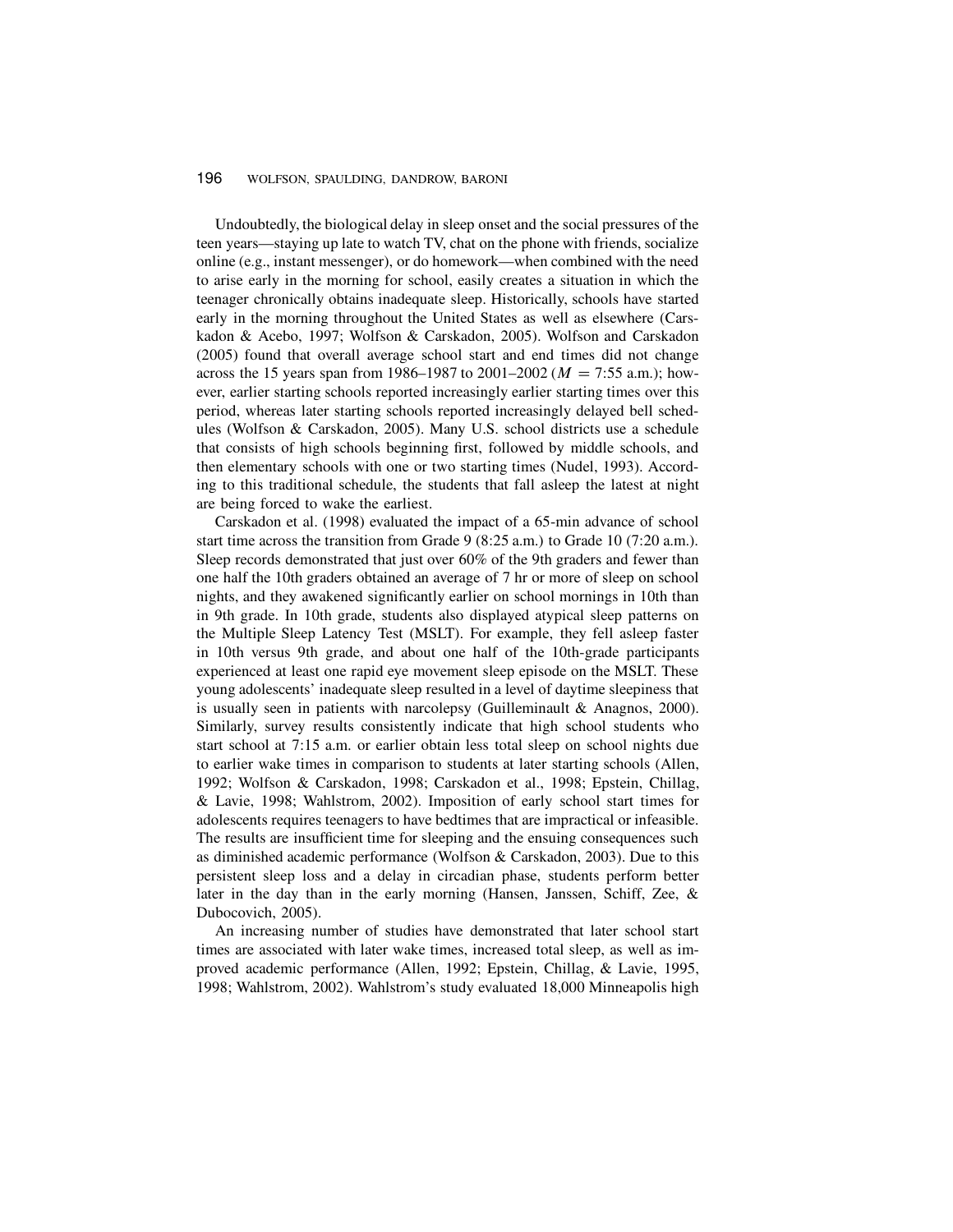school students after their school start time was changed from 7:15 a.m. during the 1996–1997 academic school year to 8:40 a.m. the following year. Results showed slight improvement in the student's grades, increased attendance among 9th through 11th graders, and improved high school enrollment. These high school students had similar bedtimes to students from other earlier starting schools, despite the delay in school start time. On average, students at the later starting high schools got almost 1 hr more sleep each school night (Wahlstrom, 2002).

While researchers and school districts have focused largely on the consequences of early school start times for high school students, few studies have looked at younger adolescents. This study examined the impact of early versus late school start times on middle school students. This study compared sleep patterns and academic performance for seventh and eighth graders attending two urban, New England, public, middle schools with start times that differed by over 60 min.

The purpose of this study was threefold: (a) to examine the impact of early versus late starting times for younger adolescents in middle school; (b) to compare self-reported school- and weekend-night sleep patterns, behaviors, and hygiene of seventh and eighth graders attending early- versus late-starting schools; (c) to assess attendance, tardiness, and school performance for young adolescents at early- versus late-starting schools.

#### METHOD

# **Procedures**

Participants were recruited from one early-starting (School E's start time: 7:15 a.m.) and one late-starting (School L's start time: 8:37 a.m.) middle school in an urban, New England school district. Based on school department information, the schools were similar in socioeconomic status, size, and ethnic distribution of the students. During the previous summer, the school board voted to start some middle schools at 8:37 a.m. and others at 7:15 a.m. to save money in the school budget (all middle schools started close to 8:00 a.m. during the previous year). Both schools are set up with clusters within each school whereby students attend classes throughout seventh and eighth grade with the same team of students. Students are randomly assigned to these school clusters. For this study, principals at each school randomly chose one cluster (approximately 100 students per cluster, 7 clusters in each school) from each school to have the opportunity to participate in the study. Specifically, each principal placed the cluster names in a box and then had an administrative assistant pick out one cluster. Parents or guardians of the children in these two clusters were sent a letter inviting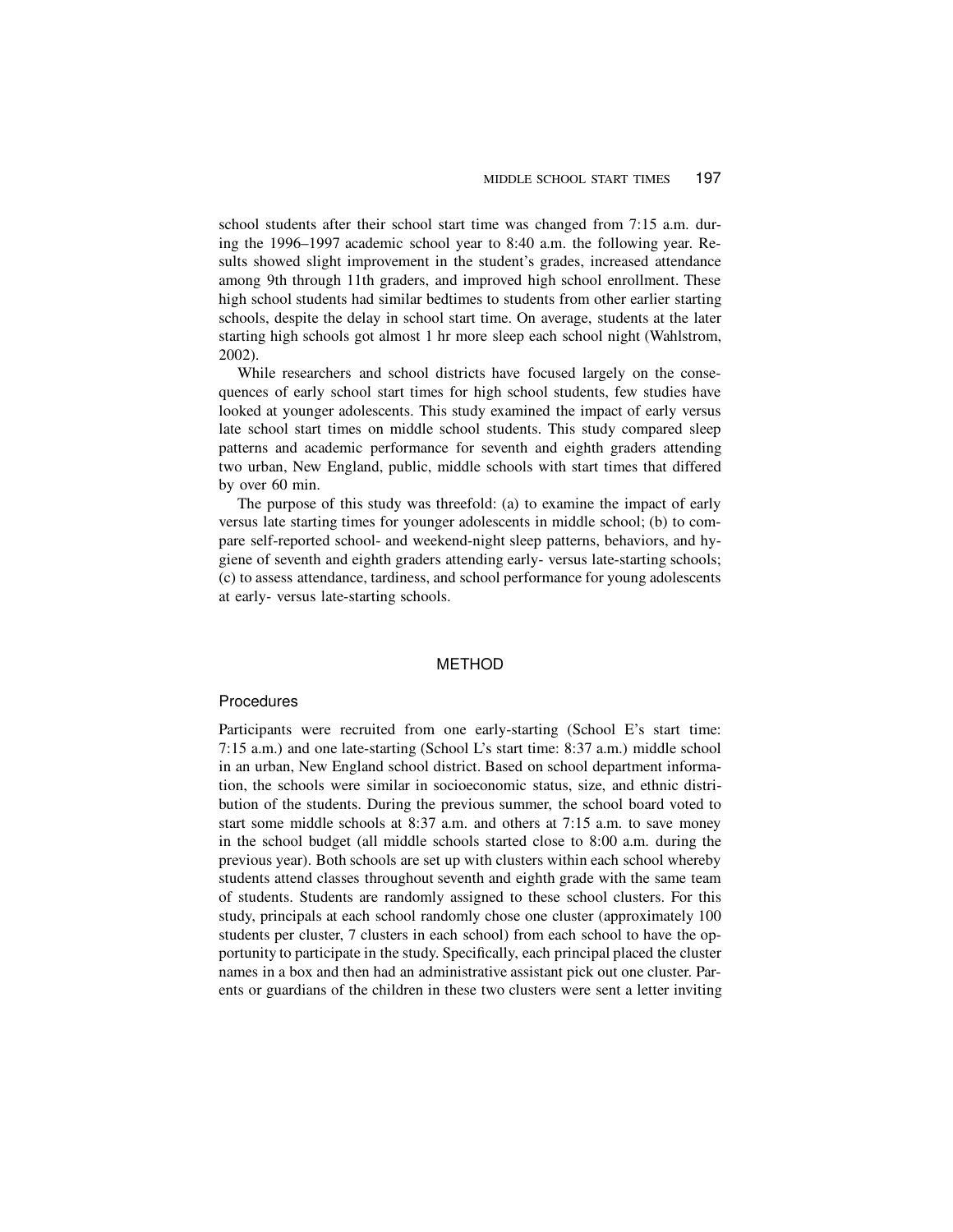their son or daughter to participate in a study on middle school students' sleep patterns and daytime behaviors. The College of the Holy Cross Human Subjects Committee approved the study, and written informed consent was obtained from parents and verbal assent from students. Participants completed a shortened version of the Sleep Habits Questionnaire (Wolfson & Carskadon, 1998) and the Adolescent Sleep Hygiene Scale (ASHS; Harsh, Easley, & LeBourgeois, 2002; LeBourgeois, Giannotti, Cortesi, Wolfson, & Harsh, 2005) in the fall of 2003 and again in the spring of 2004.

# **Participants**

Seventh- and eighth-grade students ( $N = 205$ ; 123 girls and 82 boys; 99 seventh graders and 106 eighth graders; 126 at School L and 79 at School E) participated in the study. The response rate for the two schools was as follows: School  $E =$ 80% and School  $L = 96\%$ . There were no demographic differences between the two schools ( $\chi^2 \leq 8.3$ ,  $p \geq .11$ ). The demographics for each school are displayed in Table 1. It is noteworthy that nearly 50% of the participants were minorities, and 18% of the students were from low income homes.

#### Measures

The Sleep Habits Questionnaire queried students about their usual sleeping and waking behaviors over the past 2 weeks, which is a typical interval for point-

| Variable                                 | School L | School E |
|------------------------------------------|----------|----------|
| Ethnic background                        |          |          |
| White                                    | 60%      | 46%      |
| Black/African American                   | 8%       | 9%       |
| Hispanic                                 | 16%      | 19%      |
| Asian                                    | 6%       | 10%      |
| Other                                    | 10%      | 16%      |
| Parent employment                        |          |          |
| Mother employed                          | 79%      | 75%      |
| Father employed                          | 79%      | 80%      |
| Socioeconomic status based on free lunch |          |          |
| Low income status                        | 18%      | 18%      |
| School transportation                    |          |          |
| Walk                                     | 18%      | 28%      |
| <b>Bus</b>                               | 26%      | 34%      |
| Car                                      | 46%      | 33%      |

TABLE 1 Sample Demographics by School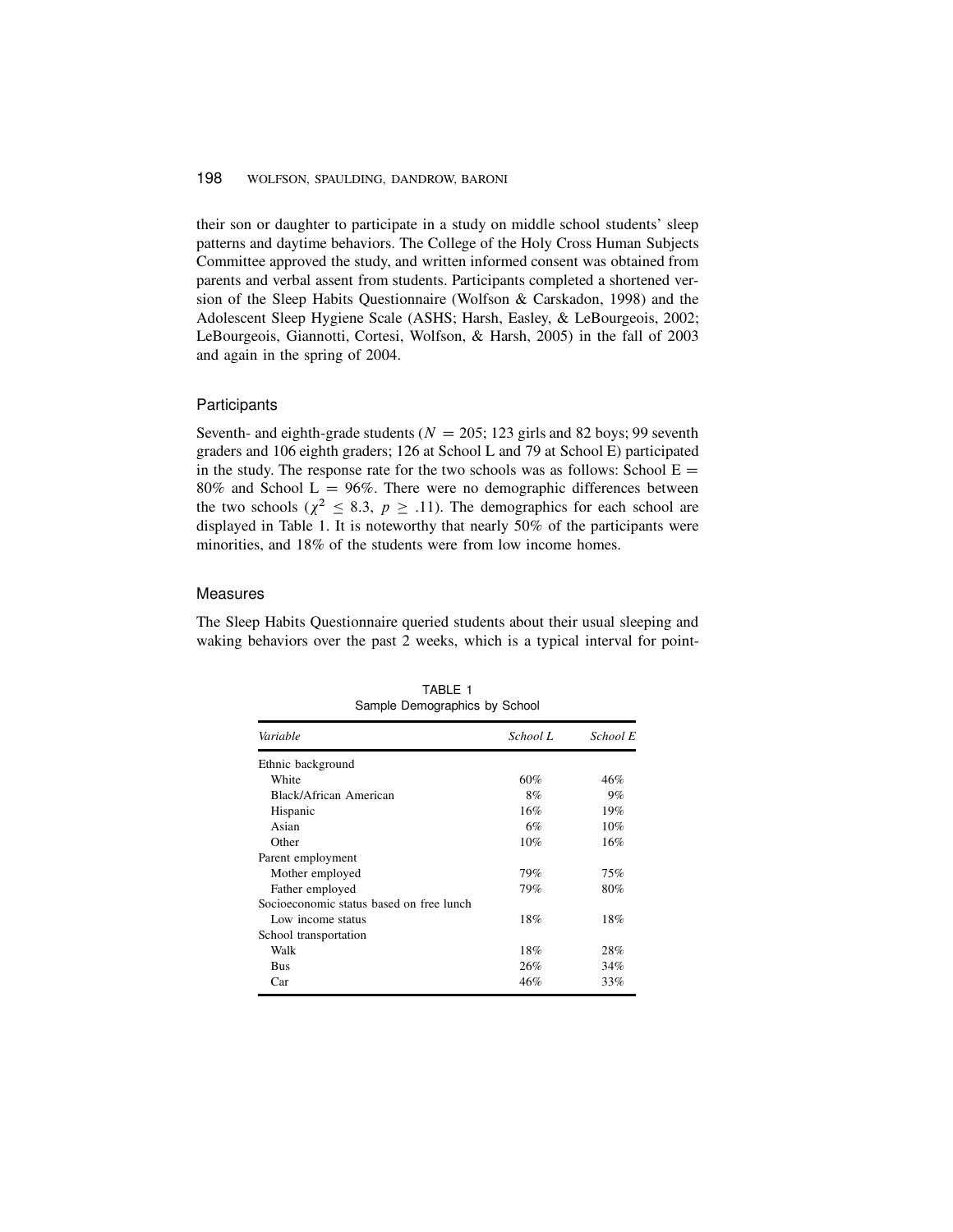assessment sleep habits surveys. The questionnaire also included questions regarding the students' ethnic background, family makeup, parents' work status, and school transportation. The following sleep habits variables (school and weekend nights separately) were assessed: (a) total sleep time (TST)—: usual TST ("Figure out how long you usually sleep on a school night and fill it in here," answered as specific hours and minutes such as 7 hr, 30 min); (b) bedtime usual bedtime ("What time do you usually go to bed on school days?," answered as one specific time such as 11:30 p.m.); and (c) wake time—usual wake time ("What time do you usually wake up on school days?," answered as one time such as  $6:10$  a.m.).

To assess *sleep schedule regularity*, two additional sleep variables were derived: Weekend delay is the difference between weekend bedtime and schoolnight bedtime, and *weekend oversleep* is the difference between weekend TST and school-night TST.

The questionnaire also included scales assessing daytime sleepiness and sleep–wake behavior problems (Carskadon, Seifer, & Acebo, 1991; Wolfson & Carskadon, 1998). The Sleepiness scale consisted of total responses to items asking whether the respondent had struggled to stay awake (fought sleep) or fallen asleep in 10 different situations in the last 2 weeks such as in conversation, while studying, in class at school, etc. (Carskadon et al., 1991). The respondent was asked to rate his or her answer on a scale ranging from 1 (no) to 4 (both struggled to stay awake and fallen asleep). Scores on the Sleepiness scale range from 10 to 40 and were similar to previous studies; coefficient alpha was .70 (Wolfson & Carskadon, 1998). The Sleep–Wake Behavior Problems scale included 10 items asking frequency of indicators of erratic sleep–wake behaviors over the course of the last 2 weeks (e.g., arrived late to class because you overslept, stayed up past 3:00 a.m., needed more than one reminder to get up in the morning, had an extremely hard time falling asleep, etc.; Carskadon et al., 1991; Wolfson & Carskadon, 1998). Students were asked to rate the frequency of the behavior on a five-point scale ranging from 5 (everyday/night) to 1 (never). Scores range from 10 to 50 and the coefficient alpha for the Sleep– Wake Behaviors scale was .75, similar to prior reports (Wolfson & Carskadon, 1998).

The ASHS (Harsh et al., 2002; LeBourgeois et al., 2005) is a 33-item selfreport instrument that assesses sleep hygiene practices in 12- to 18-year-olds. Adolescents report how often specific sleep inhibiting and sleep facilitating behaviors have occurred during the past month using a six-point scale ranging from 1 (always), 2 (frequently, if not always), 3 (quite often), 4 (sometimes), 5 (once in awhile), to 6 (never). The Sleep Hygiene scale is measured along the following seven dimensions: physiological, cognitive, emotional, sleep environment, bedtime routine, daytime sleep, and sleep stability. Subscale scores for each dimension and a total Sleep Hygiene score may be obtained with higher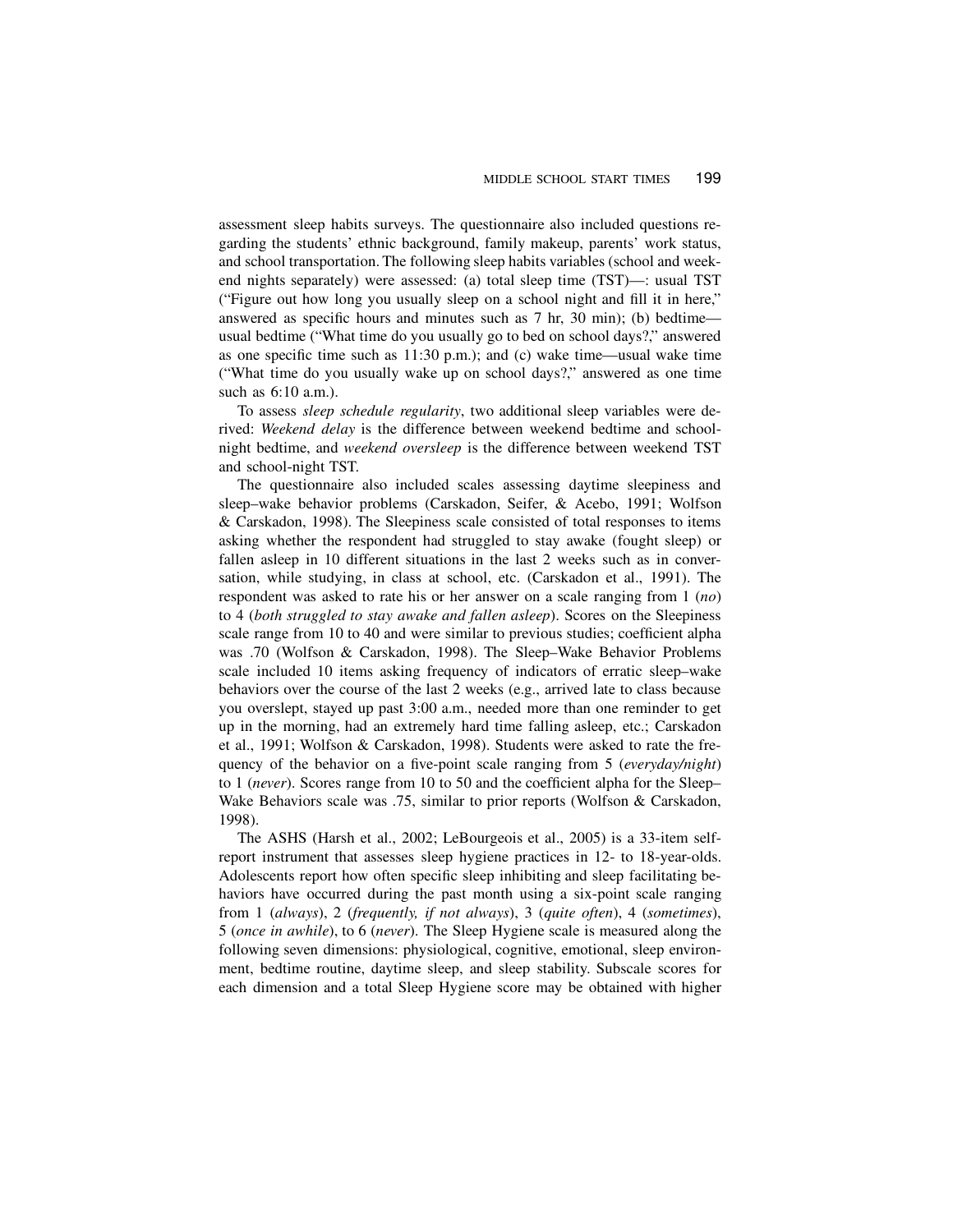scores indicative of better sleep hygiene. Coefficient alphas for the nine subscales ranged from .50 to .74, and the full scale reliability was .80 (LeBourgeois et al., 2005).

Official academic performance, attendance, and tardiness records were provided by the schools with parental consent. Grades were provided for English, science, mathematics, and social studies for the fall quarter. An average quarter grade, based on the mean of these four subject grades, was calculated. Grades were recorded on the standard 100-point scale (70s = C, 80s = B, 90s = A).

#### Statistical Analysis

First, multivariate analyses of variance (MANOVAs) were used to examine school, grade, and gender differences for the self-reported sleep variables: TST, bedtime, wake time, weekend delay, weekend oversleep, as well as the qualitative sleep variables (sleepiness, sleep–wake behavior problems, sleep hygiene).

Second, MANOVA was used to assess school, grade, and gender differences for the participants' school performance and behavior variables (e.g., academic grades, tardiness, and absenteeism). When significant multivariate effects were found, univariate effects were then examined using Bonferroni tests to determine significant group mean differences. Only student participants who completed the questionnaires at both times of measurement were included in the analyses.

Third, analyses were conducted separately for the fall and the spring to examine if fall trends in sleep patterns, problems, and daytime behavior were replicated later in the year after the students had been on the same school start time schedules for about 6 to 7 months.

#### RESULTS

#### Sleep–Wake Patterns

Table 2 presents means and standard deviations for fall and spring school-night sleep variables according to school and grade. Overall, seventh- and eighthgrade students at the early- versus late-starting middle schools reported different fall school-night sleep–wake patterns: multivariate  $F(4, 181) = 238.01$ ,  $p <$ :001. Although students at the later starting school reported bedtimes that were 22 min later than students at the earlier starting school  $(F[1, 192] = 4.98$ ,  $p < .05$ ), on average, students at the later starting school reported 37 min more total sleep  $(F[1, 192] = 17.26, p < .001)$  largely due to getting up 75 min later in comparison to the other students  $(F[1, 192] = 218.98, p < .001)$ . At the spring assessment, students at School L reported 65 min more sleep on school nights due entirely to later wake times in comparison to students at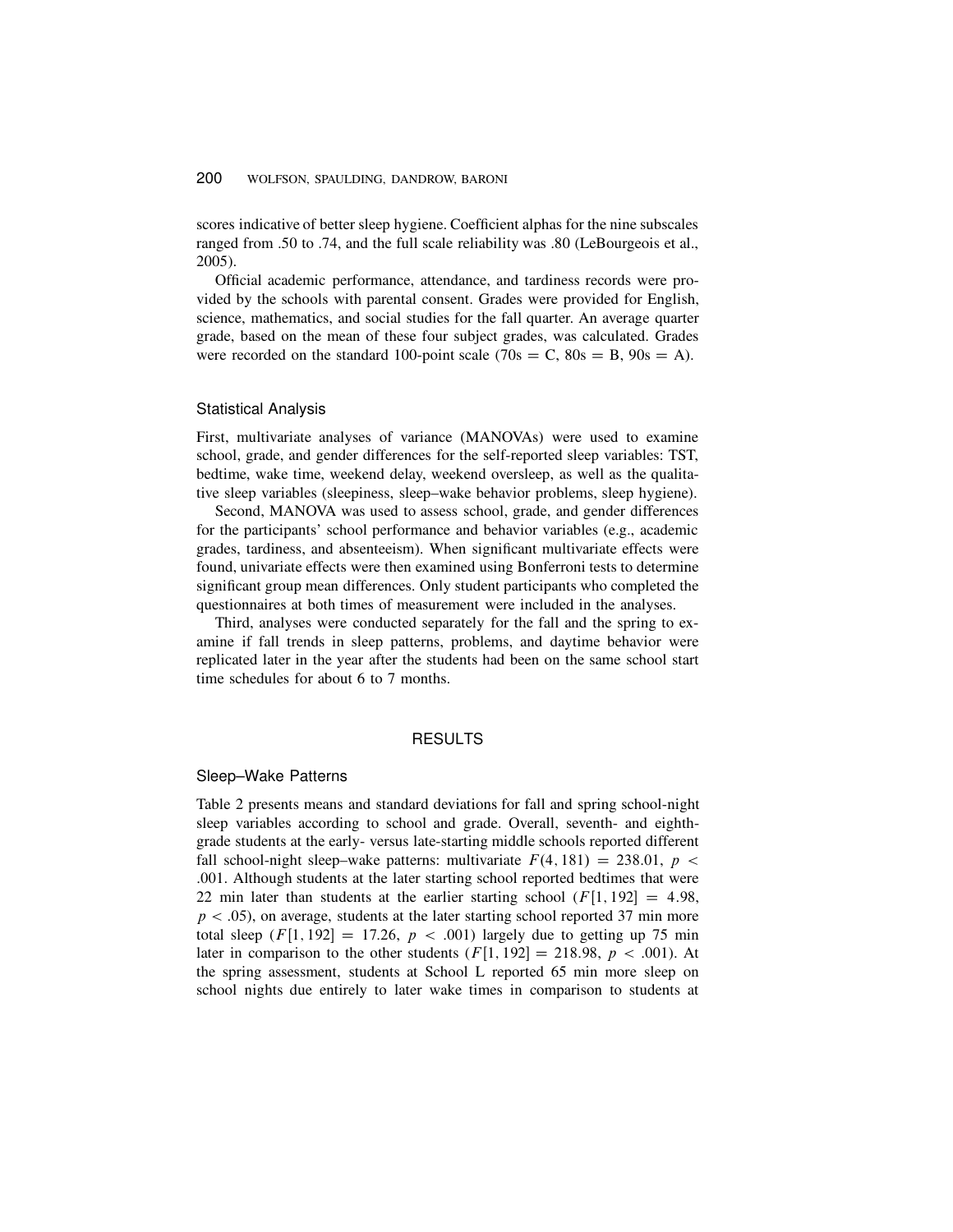|                                                     |             |            | School E      |            | School L    |            |               |            |
|-----------------------------------------------------|-------------|------------|---------------|------------|-------------|------------|---------------|------------|
|                                                     | Fall        |            | <i>Spring</i> |            | Fall        |            | <i>Spring</i> |            |
| Variable                                            | M           | SD         | M             | SD         | M           | SD         | M             | SD.        |
| Bedtime*a                                           | 9:19        | 0:38       | 9:47          | 1:00       | 9:41        | 0:56       | 9:53          | 0:57       |
| Wake time**a,b<br>Total sleep time $(min)^{***a,b}$ | 5:44<br>497 | 0:25       | 5:53<br>470   | 0:22<br>78 | 6:59<br>534 | 0:33<br>78 | 7:00<br>535   | 0:39<br>76 |
| Departure time**a,b                                 | 6:46        | 75<br>0:22 | 6:46          | 0:16       | 8:09        | 0:16       | 8:11          | 0:20       |

TABLE 2 Means and Standard Deviations for School-Night Sleep–Wake Patterns

<sup>a</sup>Fall. <sup>b</sup>Spring.

 $p < 0.05$ , school effect.

\*\*  $p < .001$ , school effect.

School E: multivariate  $F(4, 181) = 264.54$ ,  $p < .001$ . At both the fall and spring assessments, School L students reported that they departed for school nearly 1.5 hr later than School E students ( $ps < .001$ ).

Figure 1 captures the distribution differences for school-night TST for students attending the early- versus late-starting middle schools. As seen in this figure, 36% of the seventh and eighth graders attending School L reported that they obtained more than 9 hr of sleep on school nights in comparison to only 18% at School E.

Furthermore, students at the two schools reported similar weekend sleep– wake patterns in the fall and again in the spring (see Table 3); however, sleep–



FIGURE 1 Distribution of school-night total sleep: Early- versus late-starting middle schools.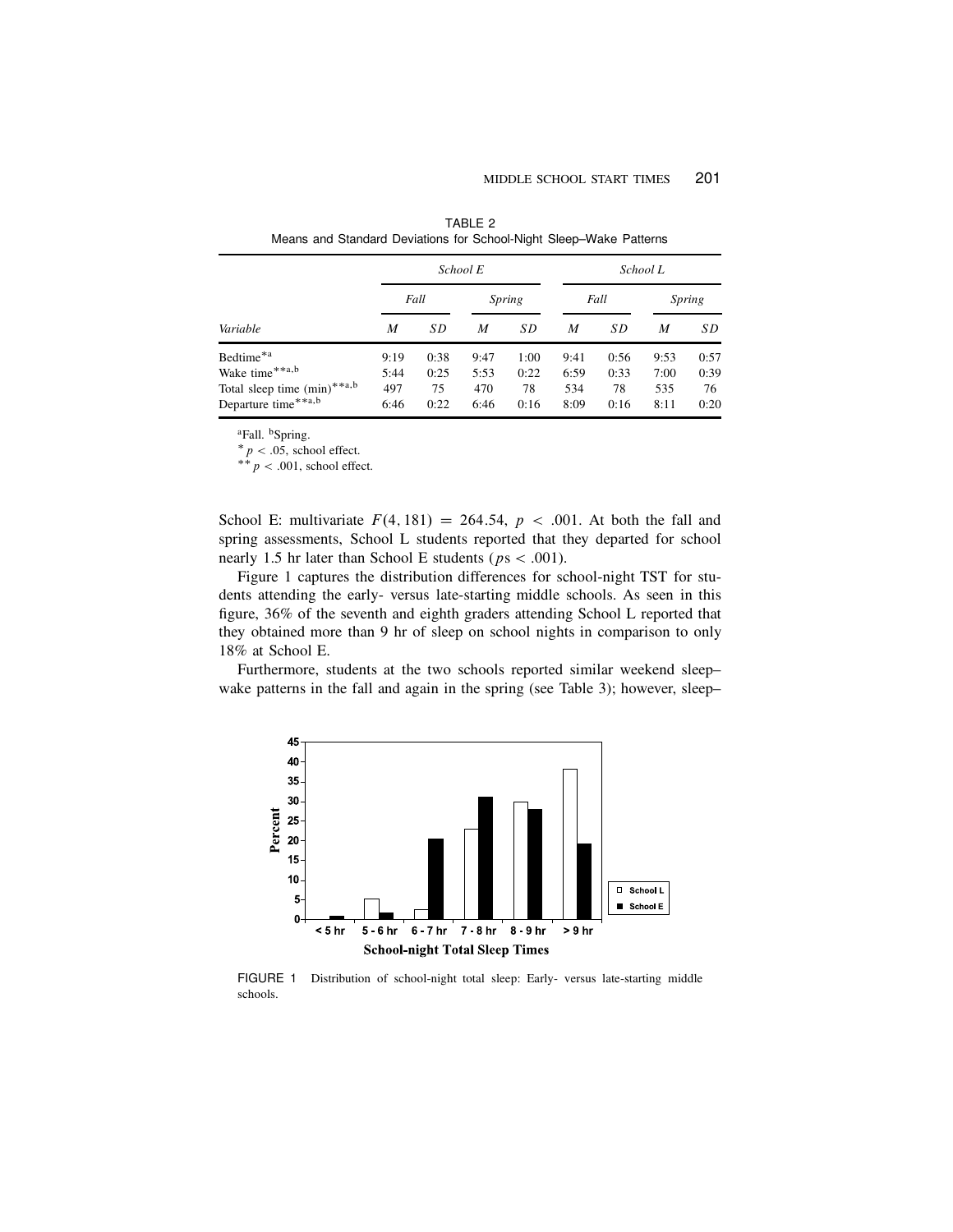| Variable               |       |      | School E      |      | School L |      |        |      |  |  |
|------------------------|-------|------|---------------|------|----------|------|--------|------|--|--|
|                        | Fall  |      | <i>Spring</i> |      | Fall     |      | Spring |      |  |  |
|                        | M     | SD   | M             | SD   | M        | SD   | M      | SD   |  |  |
| Bedtime                | 11:29 | 1:23 | 11:37         | 1:34 | 11:48    | 1:44 | 11:52  | 1:37 |  |  |
| Wake time              | 9:31  | 1:32 | 9:36          | 1:41 | 9:11     | 1:46 | 9:16   | 1:44 |  |  |
| Total sleep time (min) | 604   | 104  | 597           | 110  | 565      | 108  | 568    | 123  |  |  |
| Weekend delay          | 113   | 69   | 116           | 84   | 120      | 100  | 118    | 92   |  |  |
| Weekend oversleep*a    | 143   | 87   | 140           | 98   | 86       | 64   | 105    | 82   |  |  |

| TABLE 3 |                                                                     |  |  |  |  |  |  |
|---------|---------------------------------------------------------------------|--|--|--|--|--|--|
|         | Means and Standard Deviations for Weekend-Night Sleep–Wake Patterns |  |  |  |  |  |  |

<sup>a</sup>Fall.

 $* p < .001$ , school effect.

wake schedule variables differed between the two schools in the fall only: multivariate  $F(2, 187) = 8.19$ ,  $p < .001$ , with students at the earlier starting middle school oversleeping, on average, 48 min more than the comparison students,  $F(1, 196) = 16.45, p < .001.$ 

There were no significant grade or gender differences for school-night sleep– wake patterns for students attending either middle school. Yet, female versus male middle school students reported different weekend sleep–wake patterns: multivariate  $F(3, 187) = 5.10, p < .01$ . In particular, female seventh and eighth graders reported that they obtained 52 min more sleep on weekend nights than their male peers, due to later wake times ( $ps < .01$ ). There were no significant gender or grade differences for weekend sleep delay or oversleep.

#### Sleep–Wake Quality

As seen in Table 4, overall middle schoolers at School L also reported better sleep–wake quality than their peers at School E at both assessments: multivariate  $F(s(3, 170) > 3.53, \text{ps} < .05$ . In the fall, the students at the two schools reported the same level of sleep–wake behavior problems and sleep hygiene practices; however, students at the later starting school reported significantly less daytime sleepiness than the students at the earlier starting school ( $p < .05$ ). In the spring, however, the difference was due to fewer sleep–wake behavior problems as opposed to less daytime sleepiness or better sleep hygiene. In particular, students attending the later starting school reported fewer sleep–wake behavior problems than their peers ( $p < .05$ ). There were no grade or gender differences for the sleep–wake quality variables at either time of assessment.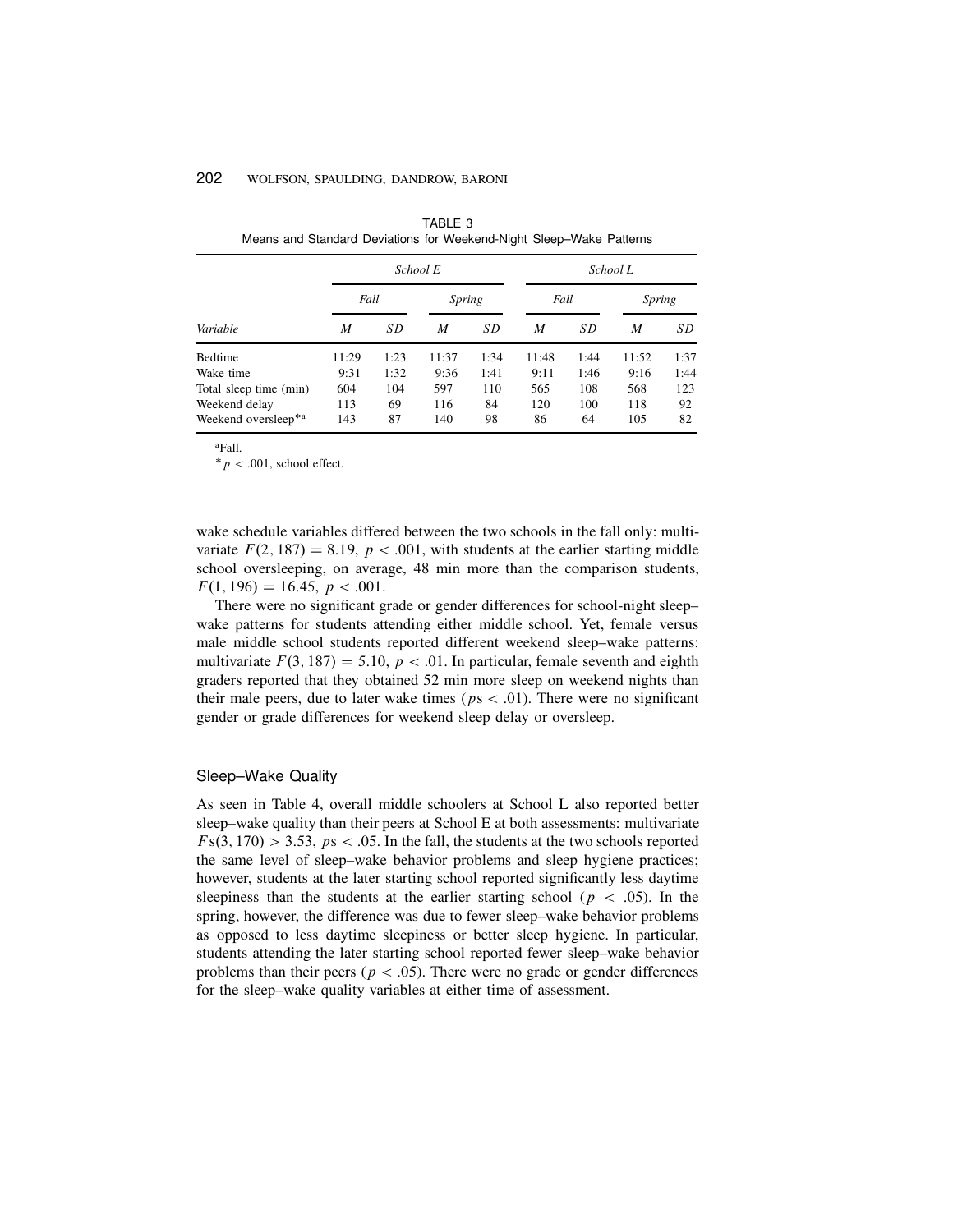| Variable                                      |       |      | School E      |      | School L |      |        |      |
|-----------------------------------------------|-------|------|---------------|------|----------|------|--------|------|
|                                               | Fall  |      | <i>Spring</i> |      | Fall     |      | Spring |      |
|                                               | M     | SD.  | M             | SD.  | M        | S D  | M      | SD.  |
| Sleep hygiene                                 | 4.18  | 0.69 | 4.22          | 0.68 | 4.10     | 0.71 | 4.09   | 0.65 |
| Daytime sleepiness <sup>*a</sup>              | 12.03 | 3.42 | 11.73         | 3.49 | 11.23    | 2.80 | 11.07  | 2.77 |
| Sleep-wake behavior<br>problems <sup>*b</sup> | 18.42 | 5.94 | 19.36         | 6.80 | 17.71    | 7.39 | 16.66  | 5.52 |

TABLE 4 Means and Standard Deviations for Sleep Hygiene, Daytime Sleepiness, and Sleep–Wake Behavior Problem Scales

<sup>a</sup>Fall. <sup>b</sup>Spring.

 $* p < .05$ , school effect.

# School Performance and Behavior

Table 5 displays the means and standard deviations for academic performance, attendance, and tardiness variables. Academic performance was not analyzed for the spring time of measurement because the school department had a serious computer system problem, and they were not able to get us the transcript grades. Analysis of the fall quarter average grades revealed a significant School  $\times$  Grade interaction:  $F(1, 208) = 17.06$ ,  $p < .001$ . Specifically, there were no school differences for the seventh graders; however, eighth graders at School L had significantly higher average grades than their peers at School E:  $F(1, 104) =$ 10.60,  $p < .01$ . No gender differences were found for academic performance.

| TABLE 5                                                                 |  |
|-------------------------------------------------------------------------|--|
| Means and Standard Deviations for Fall Academic Performance, Tardiness, |  |
| and Absenteeism Rates                                                   |  |

| Variable                                                   |                       | School E             |                       |                       |                       | School L              |                       |                      |  |
|------------------------------------------------------------|-----------------------|----------------------|-----------------------|-----------------------|-----------------------|-----------------------|-----------------------|----------------------|--|
|                                                            | 7th                   |                      | 8th                   |                       | 7th                   |                       | 8th                   |                      |  |
|                                                            | M                     | SD                   | M                     | SD                    | M                     | SD                    | M                     | SD <sub>-</sub>      |  |
| Grade point average* <sup>a</sup><br>Tardies*b<br>Absences | 83.16<br>3.18<br>2.96 | 7.16<br>5.74<br>3.15 | 76.85<br>6.99<br>3.80 | 9.45<br>10.12<br>3.29 | 80.46<br>0.94<br>3.20 | 10.11<br>1.46<br>3.21 | 83.79<br>1.20<br>2.48 | 8.80<br>2.27<br>2.18 |  |

<sup>a</sup>School × Grade Effect. <sup>b</sup>School effect.

\*  $p < .001$ .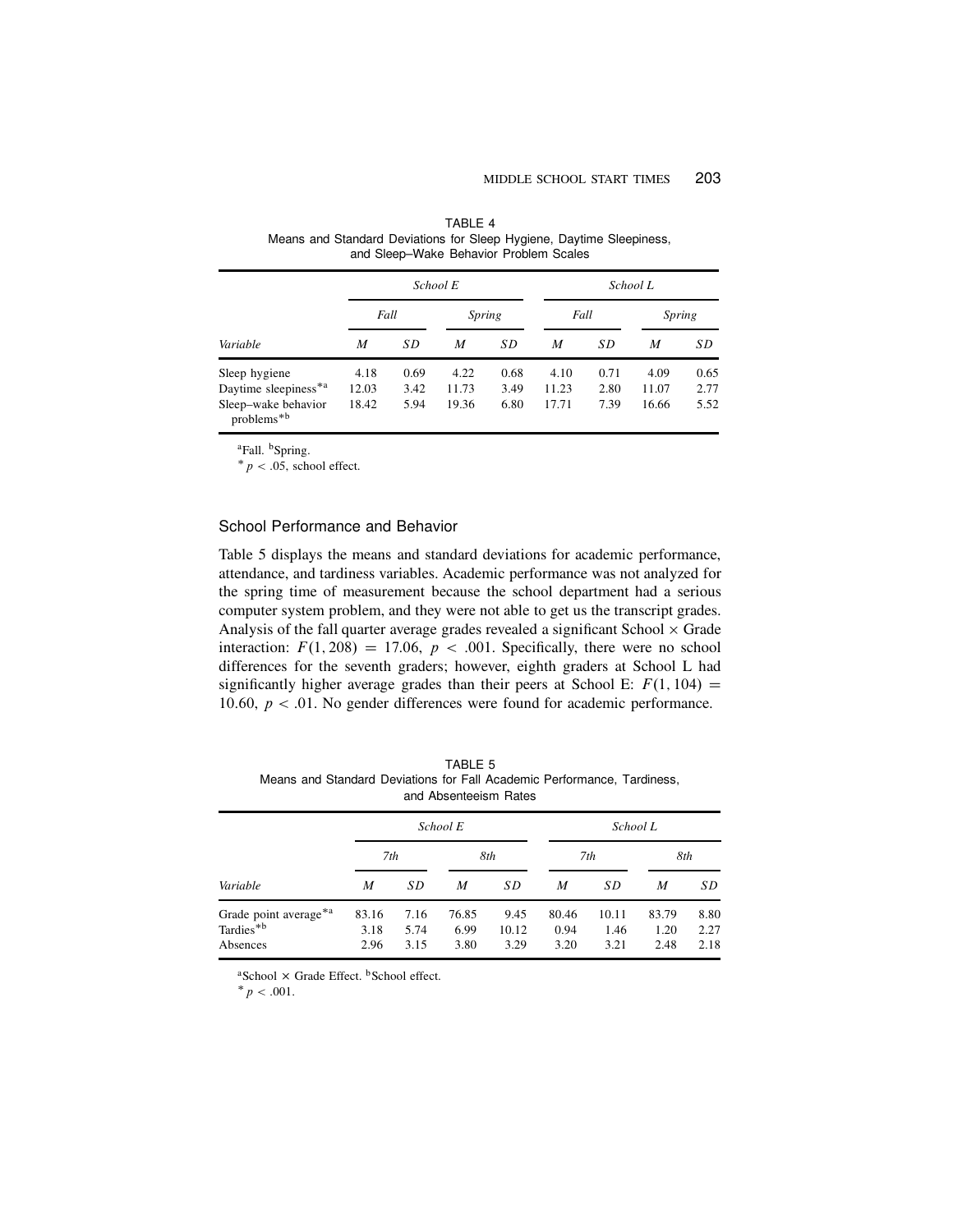In addition, fall quarter attendance and tardiness records for students at each school were examined. There were no significant differences in the number of absences for students at each school, but there was a significant difference in tardiness rates (see Table 5). Students at the earlier starting school were tardy nearly four times as often as students at the later starting school:  $F(1, 113) =$ 8.04,  $p < .001$ . The figures in Table 5 for tardiness were calculated using the entire sample population. There were, however, some outliers in terms of excessive tardiness. Those that fell outside of the normal distribution curve of tardiness were removed, and the analyses were rerun. The significant difference remained for both grades: seventh graders at School E,  $M = 2.64$  (SD = 4.49) versus seventh graders at School L,  $M = 0.94$  (SD = 1.46); eighth graders at School E,  $M = 3.79$  ( $SD = 4.30$ ) versus eighth graders at School L,  $M = 1.20$  $(SD = 2.27)$ . There were no grade or gender differences for these attendance and tardiness rates.

#### **DISCUSSION**

Previous research demonstrated that high school students benefit when school start times are delayed by over 1 hr. In particular, Wahlstrom (2002) found that attendance rates improved, continuous enrollment remained the same or increased, grades showed slight improvement, and students reported bedtimes similar to students in schools that did not change start times when obtaining 1 hr more sleep on school nights. The present study adds to the field by demonstrating that middle school students are also at an advantage when school start times are delayed. Results reveal that seventh and eighth graders attending an early starting middle school are obligated to wake up earlier in the morning to attend school and are not compensating by going to bed earlier throughout the school year. As a result, these young adolescents are getting significantly less sleep than their peers at a later starting school and report more irregular weekly sleep patterns, increased daytime sleepiness, and more sleep–wake behavior problems. The seventh and eighth graders at the early starting middle school obtained about  $\frac{3}{4}$  hr less sleep each night, which amounts to about 3.5 hr less sleep over a 5-night school week. Furthermore, after students had been on their school schedules for over 6 months, those at the early starting school reported more sleep–wake behavior problems, raising questions about the longer range negative implications of early start times for young adolescents. In addition to the sleep deficit, school records indicated that students at the earlier starting school were tardy four times more frequently, and eighth graders at the earlier starting school obtained significantly worse average grades than the eighth graders at the comparison, later starting school.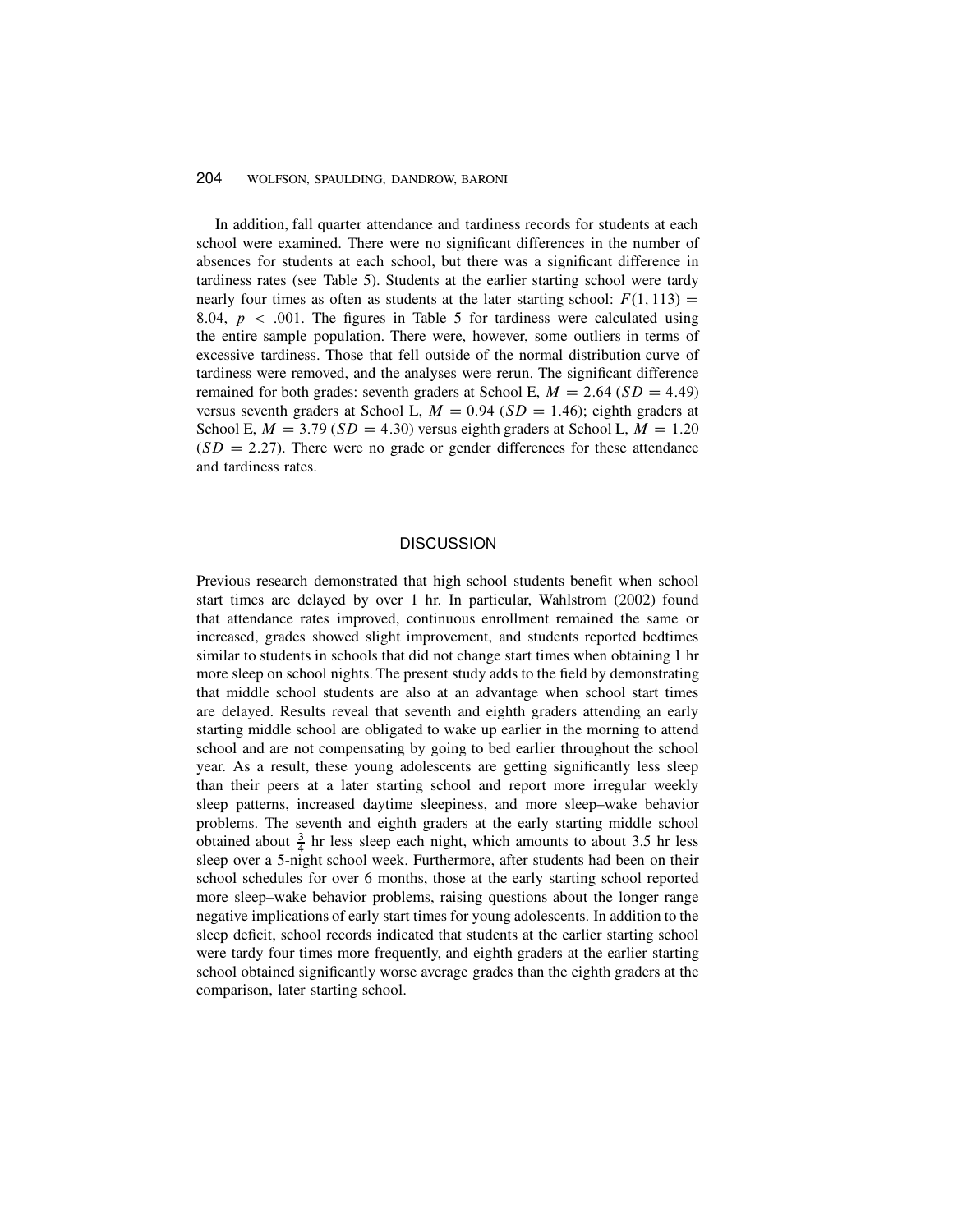Not surprising, the findings also suggest that girls and eighth graders may be particularly affected by early starting middle schools. Although there were no gender differences for school-night sleep patterns, on weekend nights girls reported that they obtained more sleep and slept in later on weekend mornings in comparison to their male peers. One explanation for this is pubertal status; female middle school students' sleep patterns may be more phase-delayed than their less mature male classmates. Another plausible explanation is that young, male adolescents may be somewhat more likely to be involved in weekend athletics that may require them to awaken earlier for practices or games. Remarkably few prior studies, however, report significant gender differences in adolescents' sleep duration or bed and wake times. Researchers have found that both middle and high school-age adolescent girls are more likely to report difficulty falling asleep along with other sleep problems in comparison to boys possibly due to pubertal status (Knutson, 2005; Laberge et al., 2001). In addition, previous self-report studies have found that female high school-age teenagers wake up slightly earlier than their male peers on school mornings possibly to get dressed and groomed for school or to assist with family responsibilities (Gau & Soong, 1995; Wolfson & Carskadon, 1998). In this study of younger adolescents, females did not wake up earlier on school mornings than their male peers. Moreover, the eighth graders' behavior appeared to be more influenced by the early start time than the younger, seventh graders. Eighth graders at the early starting school had poorer average grades than eighth graders at the later starting school. Again, although not substantiated in this study of seventh and eighth graders, older adolescents may be experiencing more of a delay in the timing of their nighttime sleep and as a result unable to obtain enough sleep to function their best in school.

These findings are important because they add to the body of evidence in support of delaying school start times for both middle and high school students. Undoubtedly, later school start times serve as an effective countermeasure. Students at later starting middle and high schools obtain more sleep due to later wake times and, in turn, function more effectively in school. In addition, the data strongly suggest that young adolescent students forced to wake up early for school do not compensate for this with earlier bedtimes, nor do those that have later start times choose to stay up later. Since these children are not compensating with earlier bedtimes, they are also struggling with the early wake times, leading to increased tardiness.

#### Caveats, Implications, and Future Directions

Although our findings definitely add to the research on school start times and adolescents' sleep, certain caveats are relevant. For example, it is difficult to evaluate how representative the sample was, although the congruence between our findings and those of prior research (e.g., Wahlstrom, 2002) suggest that the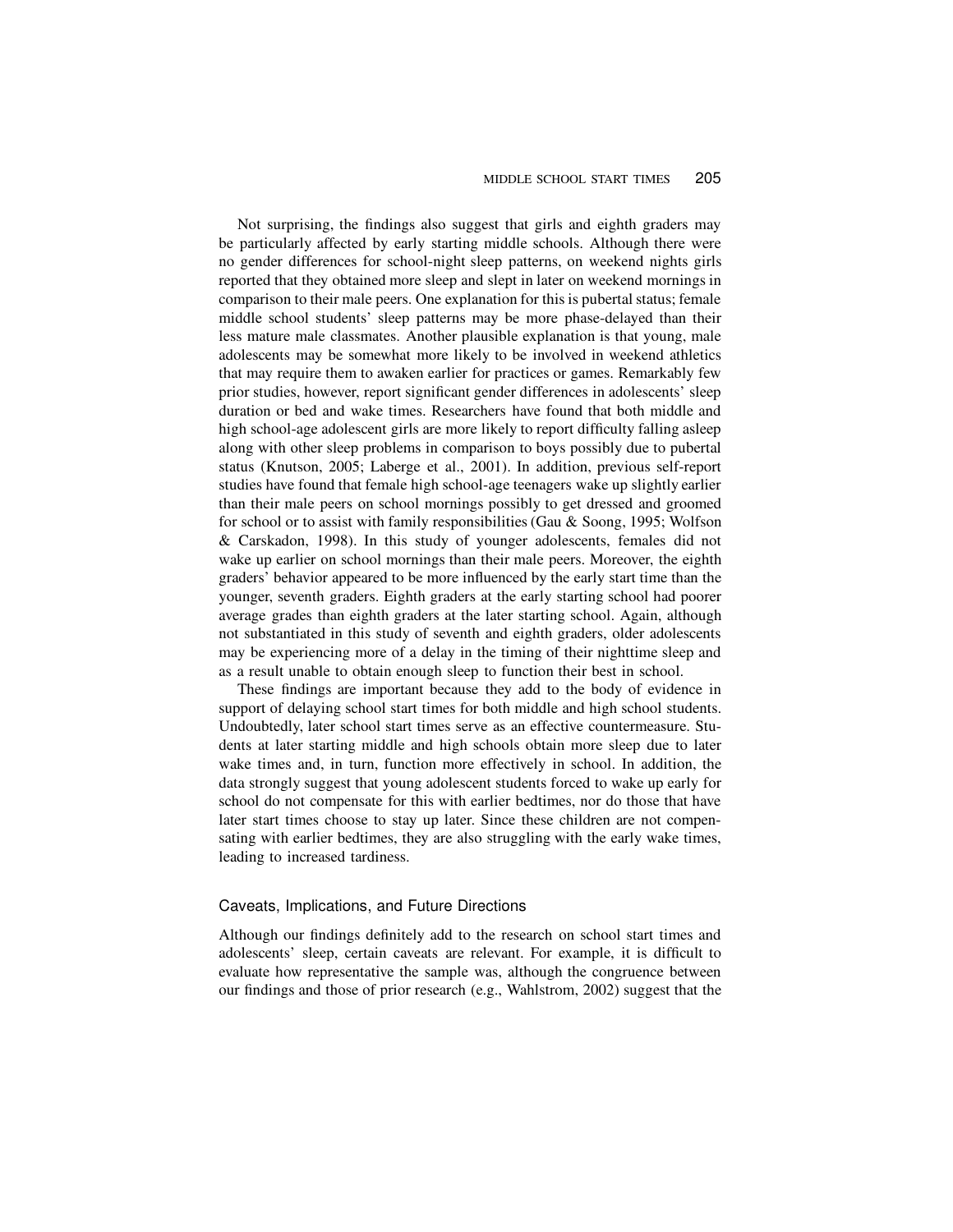sample was relatively typical of other middle or high school-age teenagers. As described in the Participants' section, many of the middle schoolers in this study came from low socioeconomic status families, and over one half were minorities. This is relatively unusual for studies of adolescents' sleep–wake patterns. Future research should examine school start time, sleep, and academic performance in a larger, more heterogeneous sample of middle and high school-age adolescents.

On a related issue, although not objectively derived, the researchers observed that the early starting school had a more traditional, regimented, and disciplined environment with more emphasis on starting school on time than the later starting school. This was striking because it was the School E students who reported significantly greater tardiness. In the future, it would be helpful to objectively examine schools' disciplinary organization and structure in relation to school start times and students sleep and daytime functioning.

The results of this study are based entirely on adolescents' self-reports of their sleep habits and suffer limitations because they were retrospective and subjective. Future research should include an additional assessment such as continuous activity monitoring combined with daily diaries (Acebo, Sadeh, & Seifer, 1999; Wolfson, Carskadon, et al., 2003). Moreover, although academic performance was assessed through school transcript data, it was not available for the spring measurement period. Multiple measures of daytime functioning such as mood, behavior, and health would provide a more comprehensive assessment of the relationship between school start times, sleep patterns, and overall daytime functioning.

An experimental design would have been a more reliable and valid method for evaluating the impact of school start times on students' sleep and behavior. In the current real-world case, the school district voted to shift middle schools' starting times over the summer in an effort to tighten the transportation budget. Optimally, a study evaluating the impact of a school start time shift should involve collecting data from the same adolescents before and after a school start time change with a comparison school that kept the same start time over the same time period.

Finally, it is recommended that future research explore other countermeasures and interventions that may positively impact adolescents' sleep habits and daytime behaviors either independently or combined with school start time and schedule changes. In this study, twice as many students at the later start time middle school obtained the recommended 9 hr of sleep on school nights. Even with a delayed school start time, however, only about one third of the students obtained this standard of 9 hr. Undoubtedly, other factors that contribute to inadequate sleep in adolescents need to be assessed and targeted. School start time changes are a large-scale, environmental countermeasure. Interventions at the individual level such as sleep hygiene preventive programs and sleep education classes for adolescents, parents, and school professionals may positively affect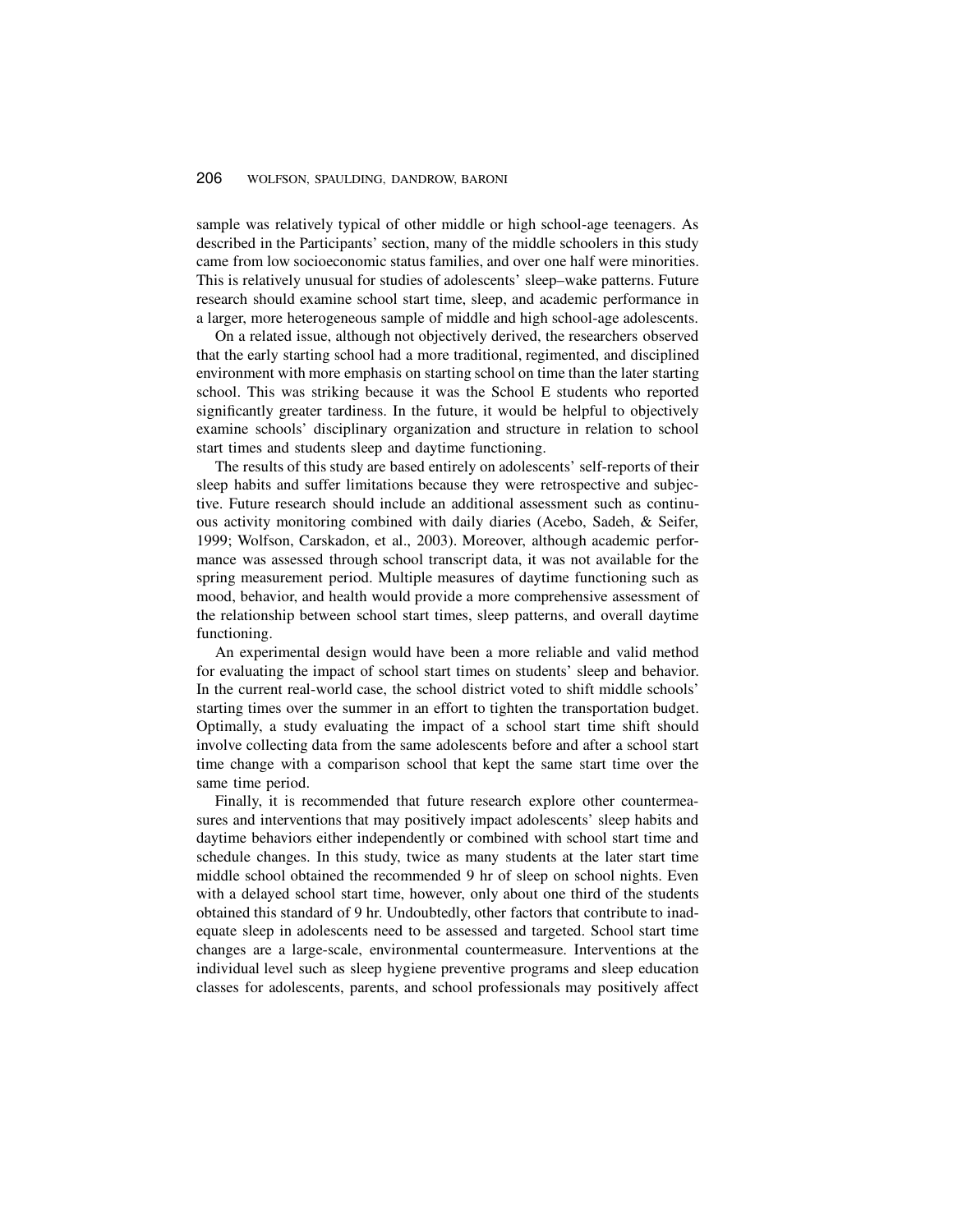sleep quantity and quality (Cortesi, Giannotti, Sebastiani, Bruni, & Ottaviano, 2004; Vo, LeChasseur, Wolfson, & Marco, 2003)

In conclusion, this study strongly indicates that middle school-age adolescents attending a later starting school report more total sleep, later wake times, less daytime sleepiness, fewer sleep–wake behavior problems, and less tardiness in comparison to their peers attending schools with earlier start times. Younger adolescents, like their older contemporaries, function better when they are able to sleep in later in the morning before going to school. Future research should continue to examine the relationship between school schedules and adolescents' sleep requirements. In addition, studies need to examine school start times in relationship to preadolescents and elementary school-age youngsters (Spaulding, Butler, Daigle, Dandrow, & Wolfson, 2005). School start times continue to be an issue of debate in school districts around the country, and findings such as those discussed here should provide further support for delaying middle and high school start times.

# ACKNOWLEDGMENTS

This work was supported by a Fisher Summer Student Research Fellowship Award, Student Grant Funds, Center for Interdisciplinary and Special Studies, College of the Holy Cross, Worcester, MA.

We thank Mary Gavin, Mary Finalborgo, and Kelly Naku for their help with data collection on this project. Moreover, we thank Monique LeBourgeois, PhD, for her guidance and consultation on the use of the Adolescent Sleep Hygiene Scale.

#### **REFERENCES**

- Acebo, C., Sadeh, A., & Seifer, R. (1999). Estimating sleep patterns with activity monitoring in children and adolescents: How many nights are necessary for reliable measures? Sleep, 22, 95-103.
- Allen, R. (1992). Social factors associated with the amount of school week sleep lag for seniors in an early starting suburban high school. Sleep Research, 21, 114.
- Carskadon, M. A. (1990). Patterns of sleep and sleepiness in adolescents. Pediatrician, 17, 5–12.
- Carskadon, M. A., & Acebo, C. (1997). Historical view of high school start time: Preliminary results. Sleep, 26, 184.
- Carskadon, M. A., & Acebo, C. (2002). Regulation of sleepiness in adolescents: Update, insights, and speculation. Sleep, 25, 606–614.
- Carskadon, M. A., Harvey, K., Duke, P., Anders, T., Litt, I., & Dement, W. (1980). Pubertal changes in daytime sleepiness. Sleep, 2, 453–460.
- Carskadon, M. A., Seifer, R., & Acebo, C. (1991). Reliability of six scales in a sleep questionnaire for adolescents. Sleep Research, 20, 421.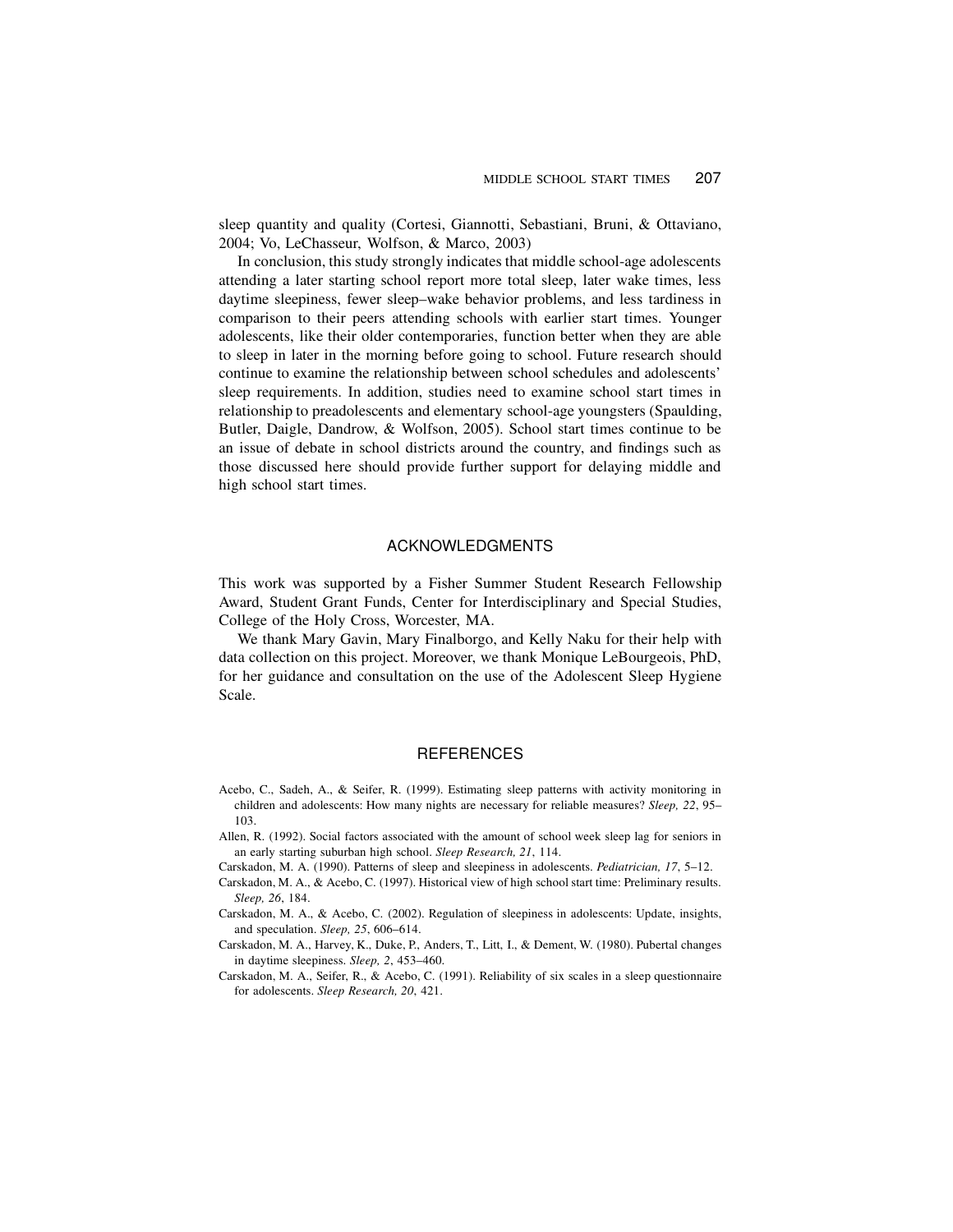- Carskadon, M. A., Vieira, C., & Acebo, C. (1993). Association between puberty and delayed phase preference. Sleep, 16, 258–262.
- Carskadon, M. A.,Wolfson, A. R., Acebo, C., Tzischinsky, O., & Seifer, R. (1998). Adolescent sleep patterns, circadian timing, and sleepiness at a transition to early school days. Sleep, 21, 871–881.
- Cortesi, F., Giannotti, F., Sebastani, T., Bruni, O., & Ottaviano, S. (2004). Knowledge of sleep in Italian high school students: Pilot-test of a school-based sleep education program. Journal of Adolescent Health, 34, 344–351.
- Dahl, R. E., & Lewin, D. S. (2002). Pathways to adolescent health: Sleep regulation and behavior. Journal of Adolescent Health, 31, 175–184.
- Epstein, R., Chillag, N., & Lavie, P. (1995). Sleep habits of children and adolescents in Israel: The influence of starting time of schools. Sleep Research, 24a, 432.
- Epstein, R., Chillag, N., & Lavie, P. (1998). Starting times of school: Effects on daytime functioning of fifth-grade children in Israel. Sleep, 21, 250–256.
- Fredriksen, K., Rhoades, J., Reddy, R., & Way, N. (2004). Sleepless in Chicago: Tracking the effects of adolescent sleep loss during the middle school years. Child Development, 75(1), 84–95.
- Gau, S. F., & Soong, W. T. (1995). Pediatric sleep disorders: Sleep problems of junior high school students in Taipei. Sleep, 18, 667–673.
- Guilleminault, C., & Anagnos, A. (2000). Narcolepsy. In M. H. Kryger, T. Roth, & W. C. Dement (Eds.), Principles and practice of sleep medicine (pp. 676–686). Philadelphia: Saunders.
- Hansen, M., Janssen, I., Schiff, B. S., Zee, P. C., & Dubocovich, M. L. (2005). The impact of school daily schedule on adolescent sleep. Pediatrics, 115, 1555–1561.
- Harsh, J. R., Easley, A., & LeBourgeois, M. K. (2002). A measure of children's sleep hygiene. Sleep, 25(Suppl.), A316–A317.
- Iglowstein, I., Jenni, O. G., Molinari, L., & Largo, R. H. (2003). Sleep duration from infancy to adolescence: Reference values and generational trends. Pediatrics, 111, 302–307.
- Jenni, O., & Carskadon, M. A. (2004). Special analysis of the sleep electroencephalogram during adolescence. Sleep, 27, 774–783.
- Knutson, K. L. (2005). The association between pubertal status and sleep duration and quality among a nationally representative sample of U.S. adolescents. American Journal of Human Biology, 17, 418–424.
- Laberge, L., Petit, D., Simard, C., Vitaro, F., Tremblay, R. E., & Montplaisir, J. (2001). Development of sleep patterns in early adolescents. Journal of Sleep Research, 10, 59–67.
- LeBourgeois, M. K., Giannotti, F., Cortesi, F., Wolfson, A. R., & Harsh, J. (2005). The relationship between reported sleep quality and sleep hygiene in Italian and American adolescents. Pediatrics, 115, 257–265.
- Nudel, M. (1993). The schedule dilemma. American School Board Journal, 180(11), 37–40.
- Sadeh, A., Gruber, R., & Raviv, A. (2000). Sleep, neurobehavioral functioning, and behavior problems among Israeli children. Child Development, 73, 405–417.
- Spaulding, N., Butler, E., Daigle, A., Dandrow, C., & Wolfson, A. R. (2005). Sleep habits and daytime sleepiness in students attending early versus late starting elementary schools. Sleep, 28(Suppl.), C228, A78.
- Strauch, I., & Meier, B. (1988). Sleep need in adolescents: A longitudinal approach. Sleep, 11, 378–386.
- Szymczak, J. T., Jasinska, M., Pawlak, E., & Swierzykowska, M. (1993). Annual and weekly changes in the sleep–wake rhythm of school children. Sleep, 16, 433–435.
- Thorleifsdottir, B., Bjornsson, J. K., Benediktsdottir, B., Gislason, T., & Kristbjarnarson, H. (2002). Sleep and sleep habits from childhood to young adulthood over a 10-year period. Journal of Psychosomatic Research, 53, 529–537.
- Vo, O. T., LeChasseur, K., Wolfson, A., & Marco, C. (2003). Sleepy pre-teens: Second pilot of Sleep-Smart Program in 7th graders. Sleep, 26(Suppl.), 1036, A911.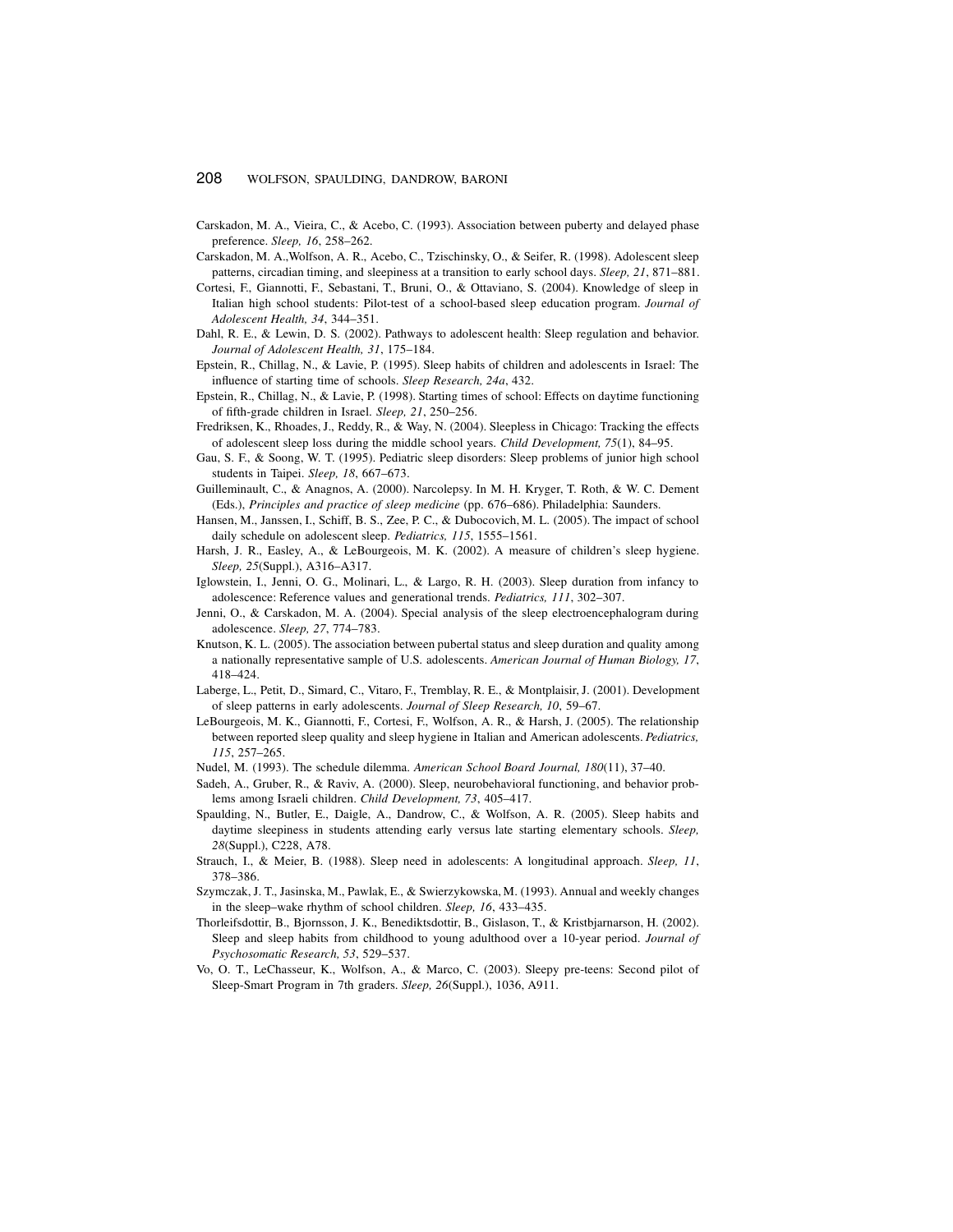- Wahlstrom, K. (2002). Changing times: Findings from the first longitudinal study of later high school start times. Sleep, 86, 3–21.
- Wolfson, A. (2002). Bridging the gap between research and practice: What will adolescents' sleep/wake patterns look like in the 21st century? In M. A. Carskadon (Ed.), Adolescent sleep patterns: Biological, social, and psychological influences (pp. 198–219). New York: Cambridge University Press.
- Wolfson, A. R., Acebo, C., Fallone, G., & Carskadon, M. A. (2003). Actigraphically-estimated sleep patterns of middle school students. Sleep, 26(Suppl.), 0313, A126.
- Wolfson, A. R., & Carskadon, M. A. (1998). Sleep schedules and daytime functioning in adolescents. Child Development, 69, 875–887.
- Wolfson, A. R., & Carskadon, M. A. (2003). Understanding adolescents' sleep patterns and school performance: A critical appraisal. Sleep Medicine Reviews, 7, 491–506.
- Wolfson, A. R. & Carskadon, M. A. (2005). A survey of factors influencing high school start times. NASSP Bulletin, 89(642), 4–66.
- Wolfson, A. R., Carskadon, M. A., Acebo, C., Seifer, R., Fallone, G., Labyak, S. E., et al. (2003). Evidence for the validity of a sleep habits survey for adolescents. Sleep, 26, 213–216.